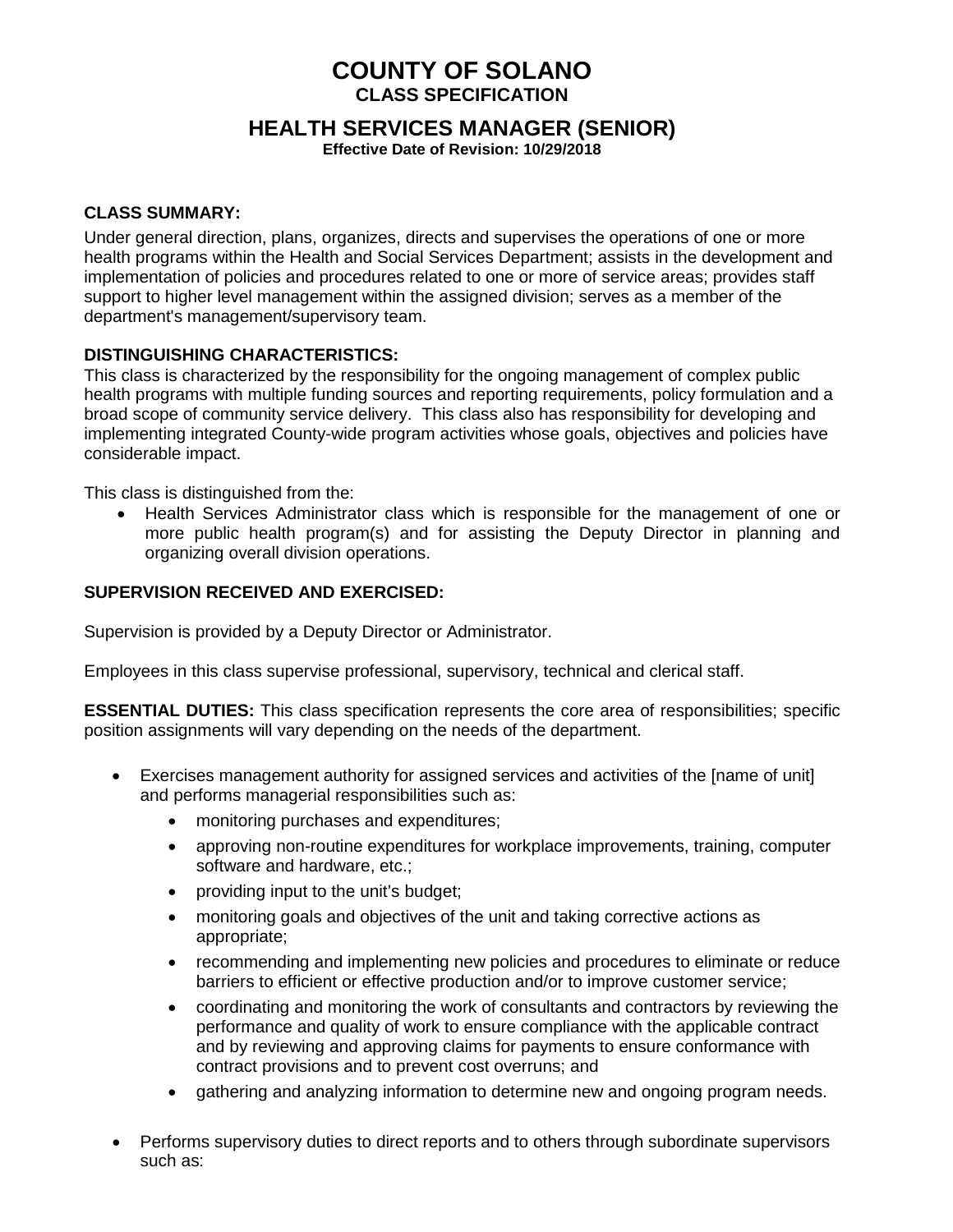- establishing standards for acceptable work products and evaluating performance;
- Interviewing applicants and making selections;
- reviewing, approving and implementing disciplinary actions and terminations;
- providing career development mentoring;
- assigning work and planning and scheduling staff's work activities and deadlines;
- reviewing work and recognizing employees' work efforts and accomplishments;
- providing career development mentoring and recommending training and career development opportunities;
- ensuring that employees are properly trained;
- reviewing and approving timesheets and requests for leave; and
- supporting and ensuring compliance with County and Department policies and procedures including those related to equal opportunity and to safety.
- Reads, analyzes and interprets laws, regulations, policies and procedures governing assigned program operations; determines and reports on impact of proposed legislative and regulatory changes; assists in development of County polices to effect changes in program operations.
- Determines internal program organizational structure; supervises, trains, assigns and evaluates staff; determines program utilization of own staff and other departmental personnel; confers with and/or makes recommendations to the management team with respect to complex personnel employee relations matters, as well as public contact problems, which may have significant administrative or legal consequences.
- Develops and writes grant proposals; prepares narrative statements identifying needs, objectives, methods, evaluation and budgets.
- Represents the division or department on task forces, planning bodies, committees and other groups; confers with representatives of funding sources and licensing bodies; explains the division or department role to officials, groups and individuals.
- Performs other duties of a similar nature or level as assigned.

### **EDUCATION AND EXPERIENCE:**

**Experience:** Four years of increasingly responsible experience in a Public Health program of which one year was in a Health and Social Service Manager or equivalent capacity; and

**Education:** Bachelor's degree is required from an accredited college or university with a major in Nursing, Psychology, Social Work or a related field applicable to the area of specialization.

## **LICENSING, CERTIFICATION AND REGISTRATION REQUIREMENTS**:

- Depending on assignment, incumbents in this class may be required to possess a valid certification as a Dietitian issued by the American Dietetic Association or otherwise satisfy the competent professional authority criteria of WIC program regulations (7 CFR 246) is required, a valid Registered Nursing License issued by the California State Board of Registered Nursing or a certificate in Public Health Nursing issued by the California Board of Medical Quality Assurance or registration as an Occupational Therapist with the American Occupational Therapy Association or a Master's Degree in Public Health.
- Possession of or ability to obtain a valid Class C California driver's license may be required.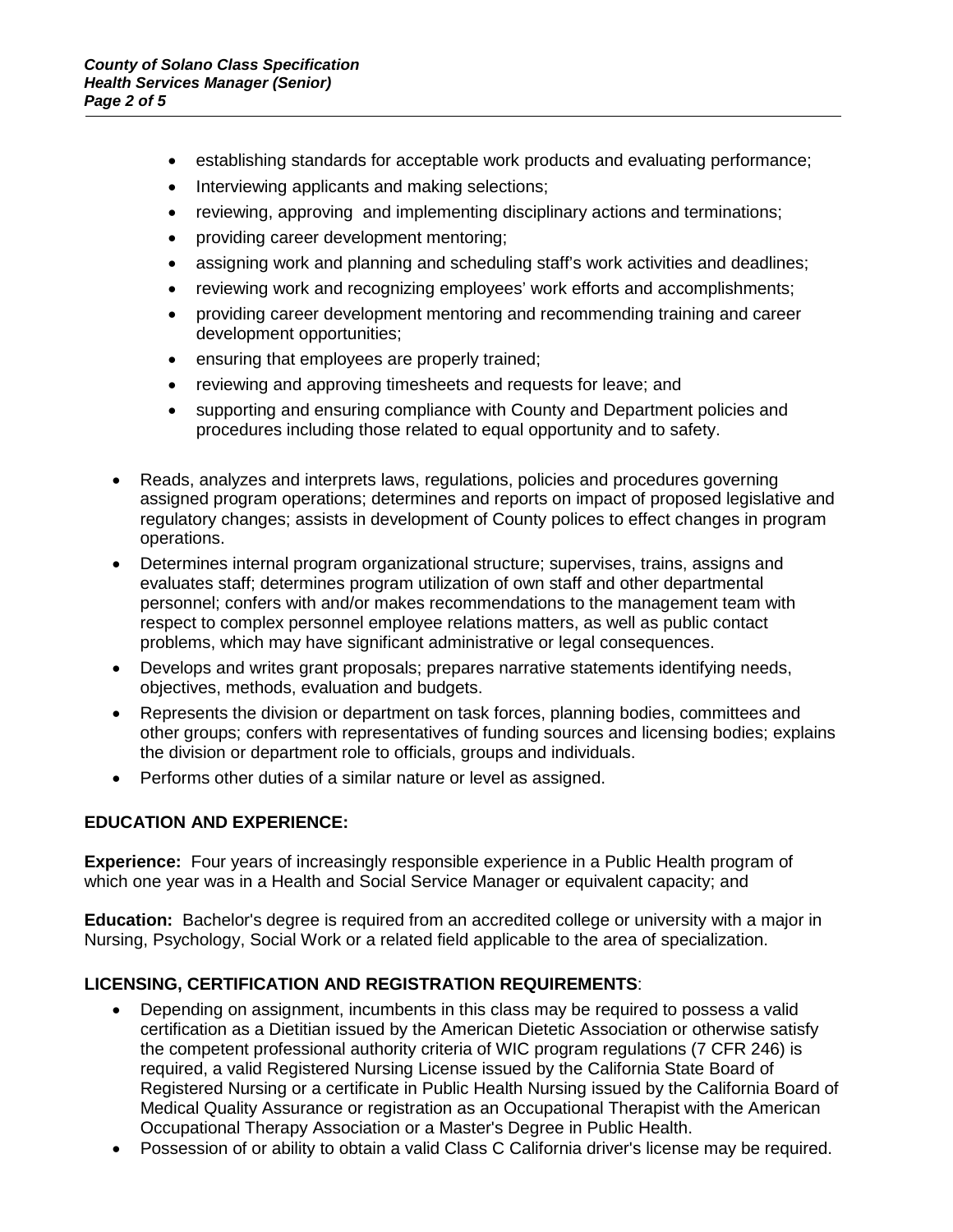**Note:** If licensure, certification, or registration is required, all licenses, certificates and registrations must be kept current while employed in this class if required. This may include the completion of continuing education units to maintain the required registration in good standing. Employees must keep their licenses, certifications and registrations current and failure to do so may constitute cause for personnel action in accordance with Civil Service Rules or applicable bargaining agreement.

# **REQUIRED KNOWLEDGE, SKILLS AND ABILITIES:**

### **Knowledge of:**

- Principles and practices of supervision, leadership, motivation, teambuilding, organization, training, and conflict resolution; performance evaluation and discipline processes applicable to the public sector; staffing requirements for the program;
- Principles and practices of public administration and program management, including planning, implementation, and evaluation.
- Current trends in research, education and related services.
- Budget expenditure monitoring.
- Polices, regulations and procedures governing assigned programs in public assistance; goals and limitations of public programs within a specific assignment; legal requirements affecting service delivery and operations.
- Techniques used to establish and maintain effective communication with clients; socioeconomic factors affecting the client; needs, problems and behavior of people in target population.
- Case review practices and techniques.
- Services provided by Solano and other surrounding counties.
- Record maintenance and case management practices.

### **Skills and/or Ability to:**

- Plan, organize and direct a health or social services; develop and manage a program budget
- Identify and evaluate the need for developing proposed changes in program practices and procedures; interpret and apply a variety of complex county, state and federal regulations, policies and guidelines related to a specific program; comply with laws, regulations and professional practices governing program services and operations maintain accurate records and document actions taken; prepare narrative and statistical reports.
- Supervise, advise, consult with and train others engaged in professional and technical work; secure cooperation and team work among staff; deal firmly and fairly with clients of various socio-economic backgrounds and temperaments organize and prioritize work assignments; effectively delegate responsibility and authority to others; determine and evaluate level of achievement and performance; develop staff, organize, and manage their work.
- Collect and analyze data to establish/ identify needs, evaluate program effectiveness; develop goals and objectives for assigned work units or projects.
- Research regulations, procedures and/or technical reference materials.
- Interpret administrative direction for incorporation into operational policy and procedures.
- Maintain confidentiality of information.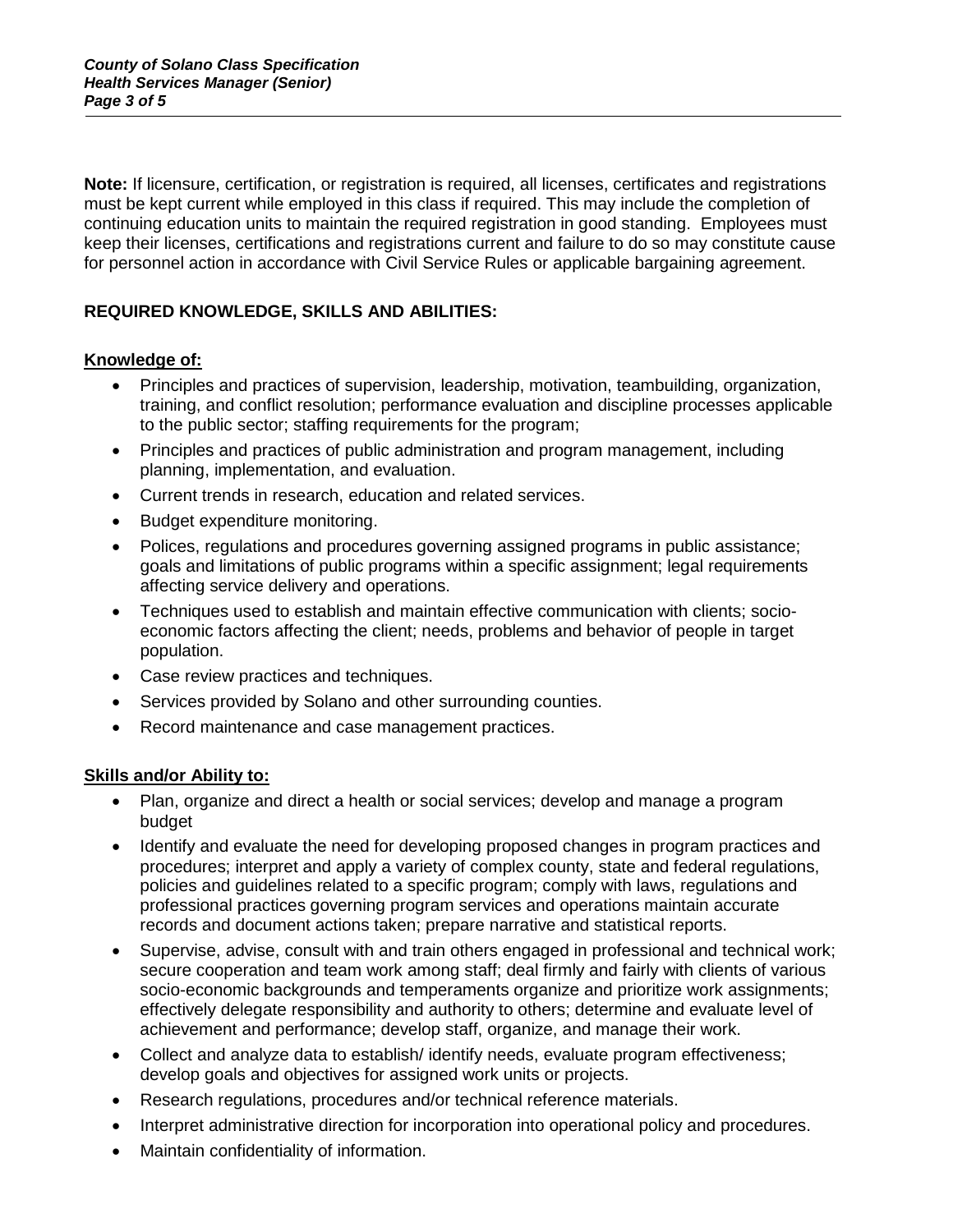- Communicate clearly and concisely, both orally and in writing; compose correspondence independently.
- Establish, maintain, and foster positive and harmonious working relationships with those contacted in the course of work.
- Utilize basic office equipment.

### **PHYSICAL REQUIREMENTS:**

- Mobility and Dexterity: Positions in this class typically require stooping, kneeling, reaching, occasional standing, occasional walking, pushing, pulling, fingering, grasping, feeling (i.e. sense of touch), and repetitive motion.
- Lifting, Carrying, Pushing and Pulling -- Light Work: Employees in this class will be exerting up to 20 pounds of force occasionally and/or up to 10 pounds of force frequently, and/or a negligible amount of force constantly to move objects.
- Vision: Positions in this class require the employee to have close visual acuity, with or without correction, to prepare and analyze data and figures, transcribe, view a computer screen, read, etc. Positions in this class also require employees to have depth perception in order to operate a motor vehicle.
- Hearing/Talking: Positions in this class require the employee to perceive the nature of sounds at normal speaking levels with or without correction, and have the ability to receive detailed information through oral communication. Positions in this class require the employee to express or exchange ideas by means of the spoken word.

### **WORKING CONDITIONS:**

- Office Work: Employees in this class will most often be working in an office setting.
- Work in a Medical Clinic Facility: Employees in this class will be working in a medical clinic facility and thus will be subject to exposure to chemicals, toxic agents, blood and other bodily fluids, and communicable diseases. There may also be occasional exposure to extreme temperatures, inadequate lighting, and work space that restricts movement.
- Traffic Hazards: Employees in this class may be required to operate a vehicle and thus will be subject to traffic hazards while driving.

## **OTHER REQUIREMENTS:**

- Background Checks: The County may conduct a background check and a reference check on candidates prior to appointment to a position within this class. The background check may include the State of California Department of Justice, the Federal Bureau of Investigation (FBI), the Child Abuse Central Index (CACI), and criminal checks in any City/County where the applicant has lived, worked or gone to school.
- Independent Travel: Incumbents may be required to travel independently, for example, to perform work at other work sites, to attend meetings with other County employees, to attend meetings with community organizations, etc.
- Hours of Work: Incumbents may be required to work weekends, holidays, irregular hours, on-call, and after normal business hours.
- Child Abuse Reporting: Selectees for employment must, as a condition of employment, sign a statement agreeing to comply with Sections 11165.7 and 11166 of the California Penal Code relating to child abuse reporting.